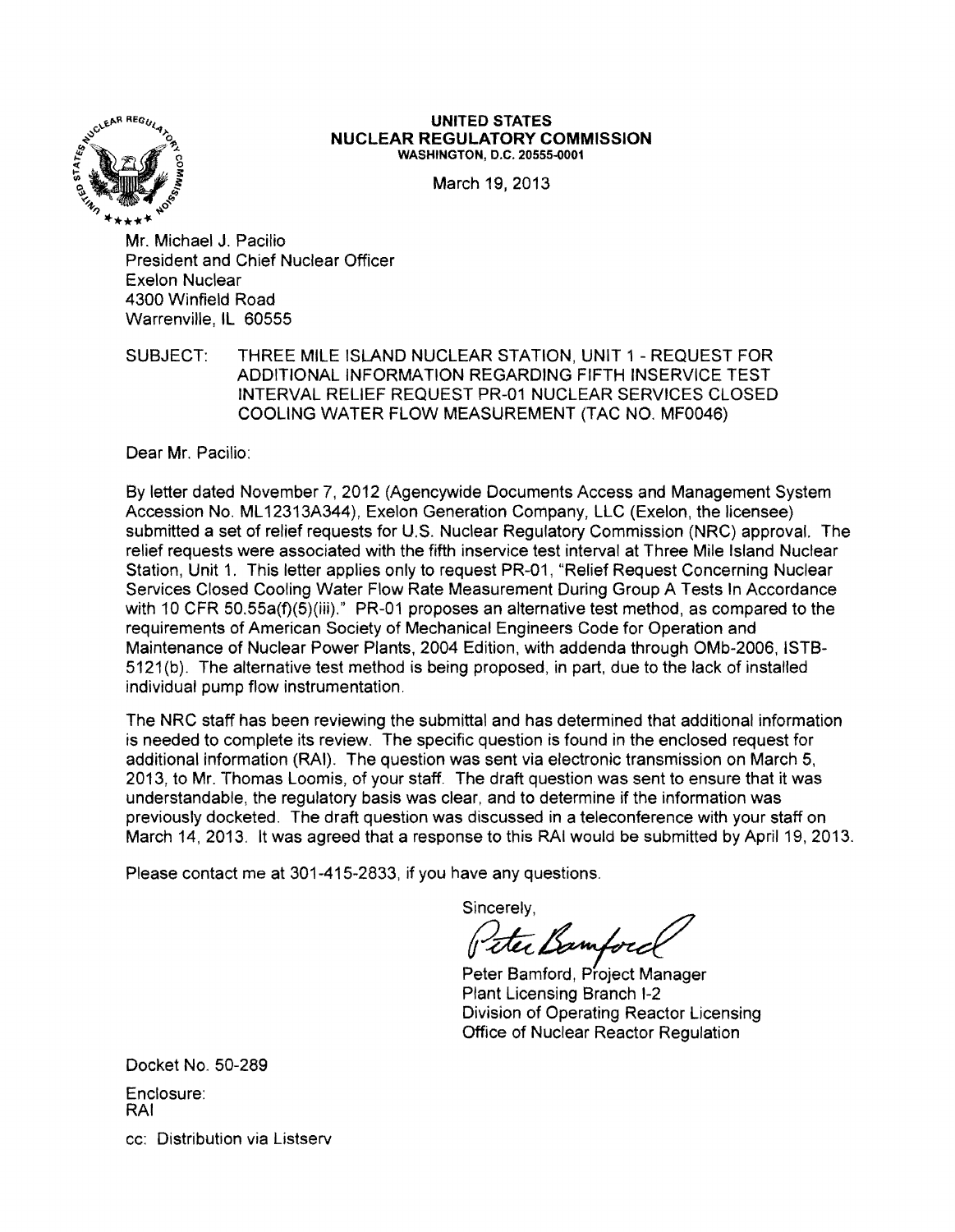## REQUEST FOR ADDITIONAL INFORMATION

## THREE MILE ISLAND NUCLEAR STATION, UNIT 1

### FIFTH INSERVICE TEST INTERVAL RELIEF REQUEST PR-01

#### NUCLEAR SERVICES CLOSED COOLING WATER FLOW MEASUREMENT

## DOCKET NO. 50-289

By letter dated November 7, 2012 (Agencywide Documents Access and Management System Accession No. ML 12313A344), Exelon Generation Company, LLC, submitted three relief requests for U.S. Nuclear Regulatory Commission (NRC) approval (PR-01, PR-02, and VR-02). These relief requests apply to the fifth inservice test interval at Three Mile Island Nuclear Station, Unit 1. This request for additional information applies only to request PR-01, "Relief Request Concerning Nuclear Services Closed Cooling Water Flow Rate Measurement During Group A Tests In Accordance with 10 CFR 50.55a(f)(5)(iii)." PR-01 proposes an alternative test method, as compared to the requirements of American Society of Mechanical Engineers Code for Operation and Maintenance of Nuclear Power Plants, 2004 Edition, with addenda through OMb-2006, ISTB-5121 (b). The alternative test method is being proposed, in part, due to the lack of installed individual pump flow instrumentation. The NRC staff has been reviewing the submittal and has determined that additional information is needed to complete its review.

Request for Additional Information:

1.) In the attachment to letter dated November 7,2012, Relief Request PR-01, Section 6, "Proposed Alternative and Basis for Use," it is stated that, "Individual pump flow rates will be calculated and compared against individual pump flow rate reference values." Please describe the methodology used to calculate the individual pump flow rates and how the reference values were established.